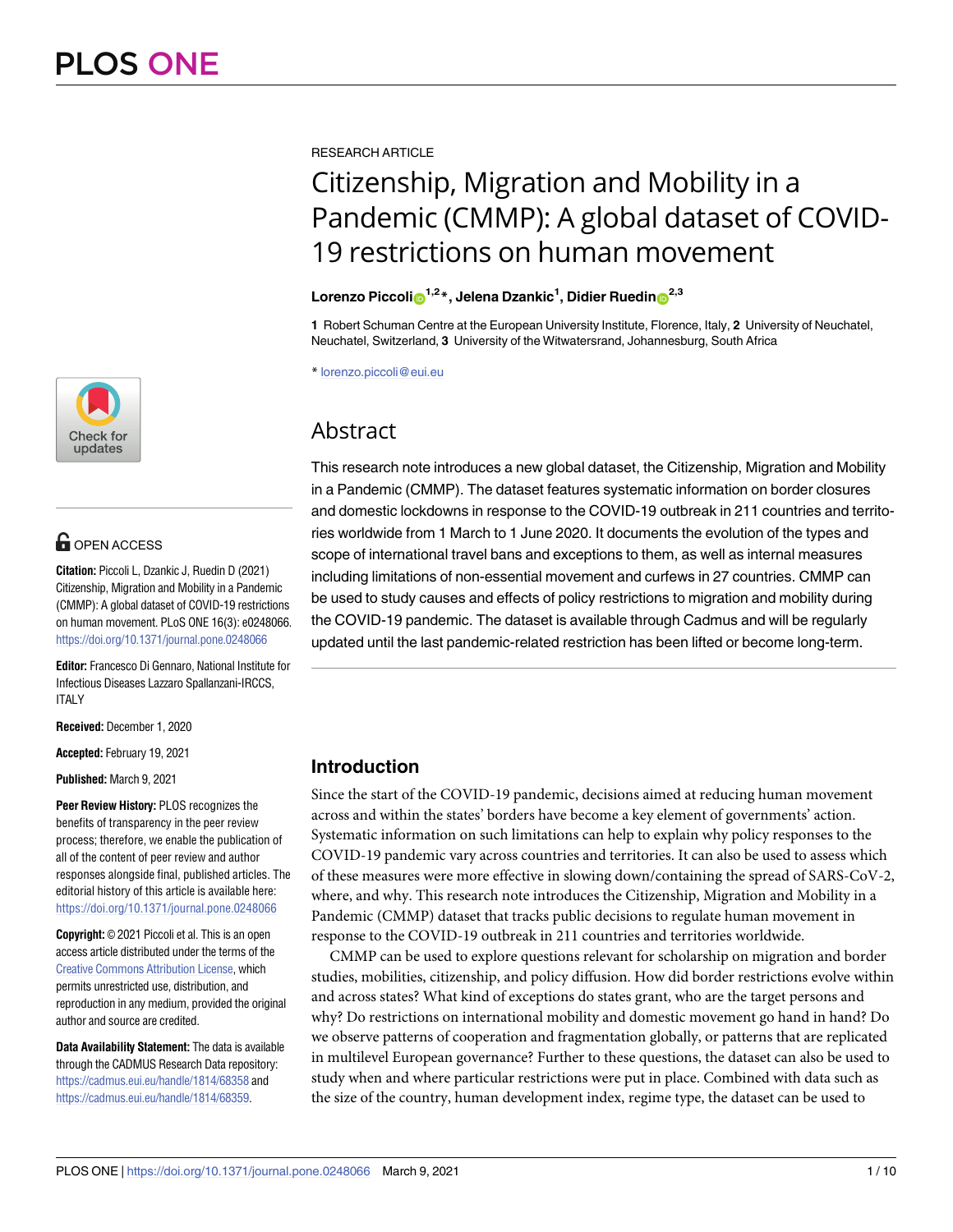<span id="page-1-0"></span>**Funding:** This research was supported by the National Center of Competence in Research nccr – on the move funded by the Swiss National Science Foundation (grant 51NF40-182897) and by the European University Institute (special grant on projects related to the Covid-19 pandemic).

**Competing interests:** The authors have declared that no competing interests exist.

discern the effects of the different kinds of restrictions on human movement on the diffusion of the virus.

While CMMP is not the only index of public health measures in response to COVID-19  $[1-$ [3\]](#page-8-0), our data uniquely provide fine-grained information regarding the type of restrictions to human movement, the target of specific restrictions, as well as exceptions to them. We believe it is important to systematically study *in what ways* these measures change the international regulatory administrations that govern mobility, identify *what* groups were more strongly affected, and provide evidence of *whether* these restrictions were temporary and reversible. Taken together, this information can facilitate the work of a number of organizations (e.g., the International Civil Aviation Organization, International Organization for Migration, World Customs Organization, and World Health Organization) in drafting worldwide standards for international travel after the pandemic, thus minimizing the socio-economic impact of the global lockdown. These organizations, as well as governments, can vastly benefit from an evidence-based study of restrictions on human movement that were used to limit the spread of the pandemic.

#### **Data coverage, sources, and processing**

CMMP brings together two sets of available information on the closure of national borders and restrictions to internal mobility. Data are collected from public sources: the repository of the International Organization for Migration (IOM), websites of governments and media. The first data cluster covers international travel restrictions in 211 countries and territories; the second covers restrictions to domestic mobility in 27 countries in Europe. Both data clusters start on 1 March 2020 and allow users to track and compare variation in governments' responses.

Information for both data clusters was collected by a team of twelve researchers and then centrally coded by the main investigators. The definition of the different forms of human movement and related restrictions was created deductively by the core team of researchers, based on the framing of the measures adopted by governments between January and March 2020. Systematic definitions are included in [S1](#page-8-0) and [S2](#page-8-0) Codebooks. For the first data cluster on international travel, which is wider in coverage and in depth, we subsequently asked four researchers who are not part of the core team to replicate the coding. The resulting categories resemble those by Hale et al. [\[1\]](#page-8-0), where coverage between the two datasets overlaps. We also ran validity tests on a sample of five countries, which resulted in 94% correspondence. Details are included in S1 [Validity](#page-8-0) test.

The dataset currently covers the first wave of public decisions to regulate human movement in response to the COVID-19, ending on 1 June 2020. We will continue updating the dataset as governments add new restrictions and roll back some of the measures. The second wave will expand the data both backwards and forwards, covering the period between 24 January 2020 and 24 October 2020. The dataset will thereafter be regularly updated until the last pandemic-related restriction has been lifted or become long-term (as per national legislation). The dataset is available open access through Cadmus.

#### **Data cluster 1: International travel restrictions in response to COVID-19**

The first data cluster tracks the restrictions to international travel implemented by 211 countries and territories [[4\]](#page-8-0). The indicators capture the type of restriction (no restriction, self-isolation, quarantine, screening, medical certificate, visa, no entry), the target (nationality/ citizenship, presence, residence), and exceptions (family, government authorization, humanitarian workers, military, nationals, visa-type, official delegations, partner countries, residents, risk-free individuals, transit, transport personnel, work-related travel, other specific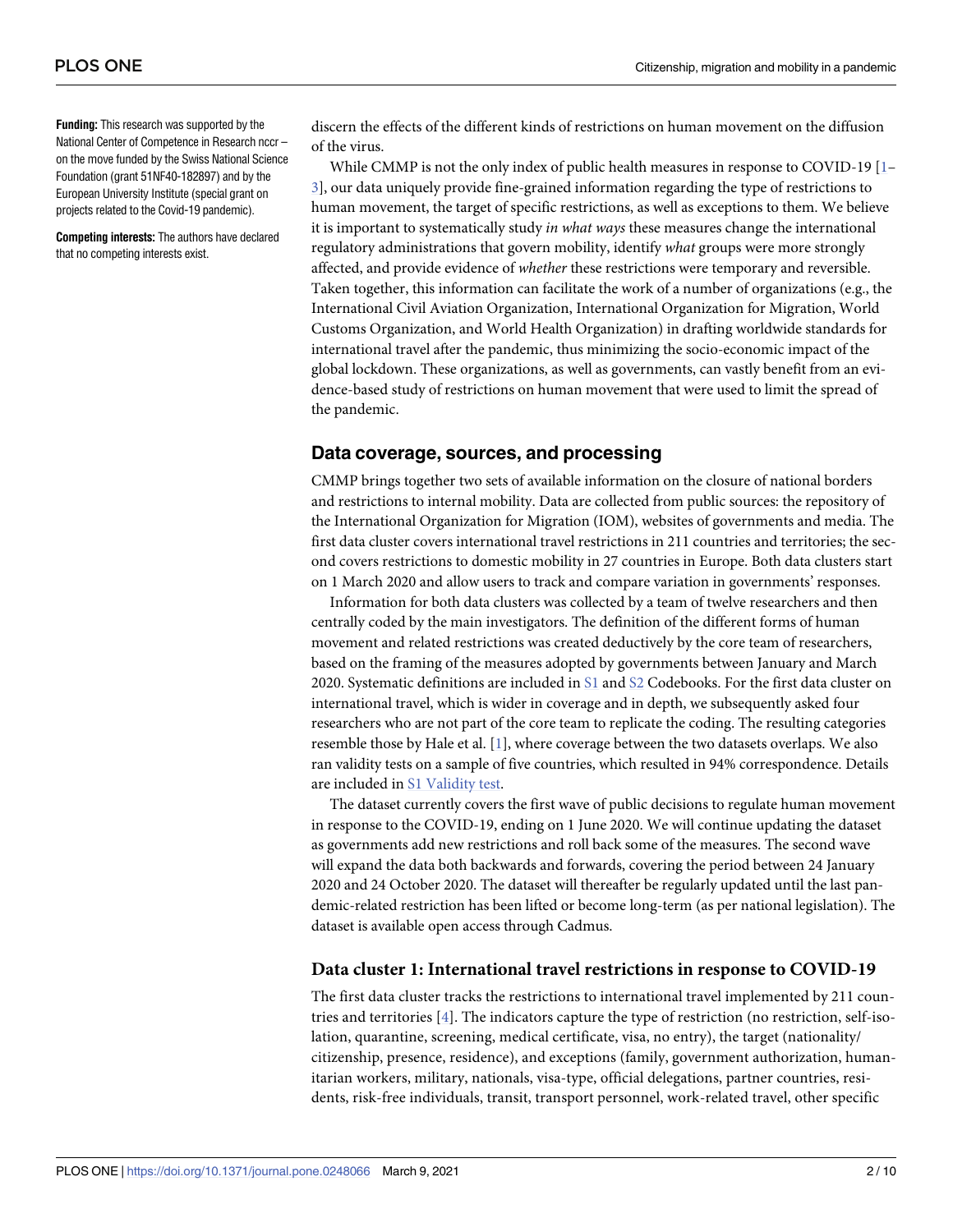<span id="page-2-0"></span>exceptions) across countries and time. The types of restrictions are ranked by whether an individual is allowed to cross the border or not, capturing any further requirements before or after the border checkpoint. The full codebook is included in S1 [Codebook](#page-8-0). Simplified interactive visualizations of this data cluster can be accessed through the following link: [https://tabsoft.co/3fxs9d0.](https://tabsoft.co/3fxs9d0)

#### **Data cluster 2: Mobility and border control in response to COVID-19**

The second data cluster correlates policies related to border control and policies regulating domestic mobility in 27 countries in Europe [\[5\]](#page-8-0). It provides information on the type of border control (open border, mostly open border, mostly closed border, closed border), and the policies related to human movement inside the states' borders (no restrictions; population invited to stay at home, schools closed; businesses and schools closed; curfews). The full codebook is included in S2 [Codebook.](#page-8-0) The interactive visualization can be accessed through the following link: [https://tabsoft.co/2YqC5is.](https://tabsoft.co/2YqC5is)

#### **Preliminary observations**

# **Data cluster 1: Evolution of international travel restrictions over time (by type)**

In this section we advance some preliminary observations on the evolution of international travel restrictions (Fig 1), focusing on the expansion and retraction of different measures (self-isolation, quarantine, screening and testing, medical certificate, visa, no entry) between 1 March and 31 May 2020 [\(Fig](#page-3-0) 2).

**Self-isolation.** Self-isolation was first adopted in March 2020 by African and South American countries (e.g., Benin, Bermuda, Ecuador, and Paraguay). Under self-isolation measures individuals are allowed to enter the country in line with standard immigration policy and advised to isolate themselves for a pre-defined period of time and not to have social contacts. They may be required to fill out a form saying where they intend to stay, and authorities have the right to check on that address. Most countries subsequently abandoned self-isolation and moved towards a complete shutdown of the borders. In April 2020, 11 countries used self-



Fig 1. Sum of all international travel restrictions introduced globally on a given day in the period between **January and May 2020.** Source: International Travel Restrictions in Response to COVID-19 Dataset (2020).

<https://doi.org/10.1371/journal.pone.0248066.g001>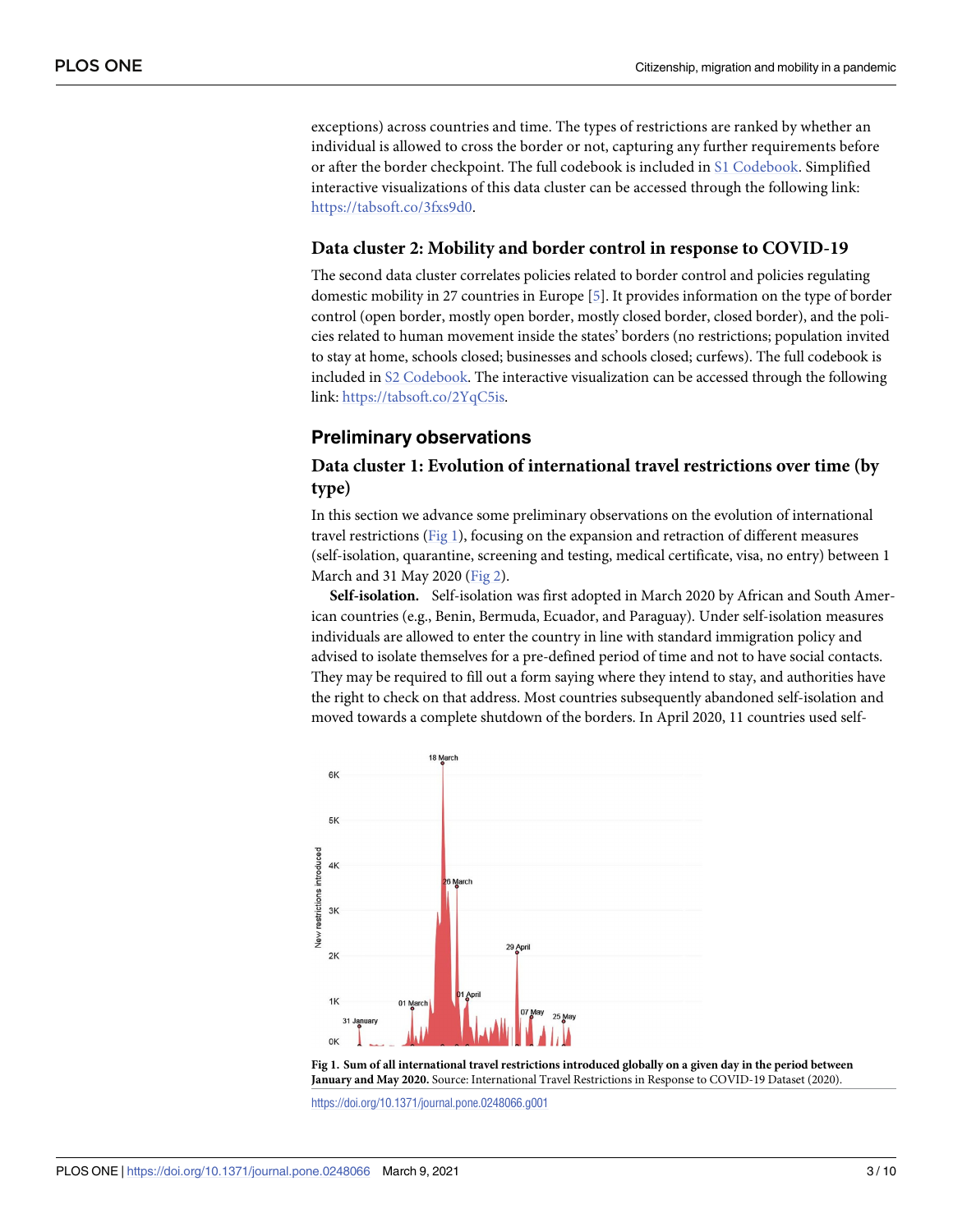<span id="page-3-0"></span>

**[Fig](#page-2-0) 2. Evolution of international travel restrictions over time (by type).** Source: International Travel Restrictions in Response to COVID-19 Dataset (2020).

<https://doi.org/10.1371/journal.pone.0248066.g002>

isolation as the only tool to limit the spread of the virus from other countries. In May 2020, self-isolation was introduced to complement more restrictive 'no entry' measures in 14 other countries. In such cases, self-isolation applied to individuals otherwise exempt from travel bans.

**Quarantine.** Shortly after the World Health Organization (WHO) declared the COVID-19 pandemic on 11 March 2020, 25 countries introduced quarantine measures for international travellers. These measures allowed individuals to enter into the country in line with standard immigration policy but subjected them to mandatory quarantine in designated stations. With the increase of 'no entry' restrictions, 36 countries introduced the quarantine as a complementary measure, i.e., applied it to those who were exempt from the 'no entry' ban. Quarantine measures vary significantly in terms of the location and conditions of the facility (e.g., military barracks in Paraguay, five-star hotels in Cyprus), the length of isolation (e.g., 7 days in Slovenia, 21 days in the Central African Republic), and responsibilities for covering the costs (e.g., in Malaysia the government covers the costs for citizens but not for non-citizens).

**Screening and testing.** Under the mandatory screening measure individuals are allowed to enter the country in line with standard immigration policy if they are granted clearance by health control at the border. They may be refused entry or placed in mandatory quarantine —i.e., their movement restricted—if they fail the screening. Controls range from simple measurement of body temperature to extensive symptom checks and swab sampling. This measure was used by eight countries in March 2020. It sharply declined in use when COVID-19 became a global pandemic, also as the WHO was not supportive of this measure (World Health Organization, 2020, p. 24). In May 2020, 16 countries introduced mandatory antibody testing upon arrival for individuals exempt from the entry ban. Such individuals are admitted in the country, but subject to follow-up measures in case of a positive test (self-isolation, quarantine, etc).

**Medical certificate.** The requirement for individuals to provide a medical clearance ahead of travel was used by nine countries in the second half of March 2020. However, with the introduction of entry bans, medical certificate became obsolete. Throughout the months of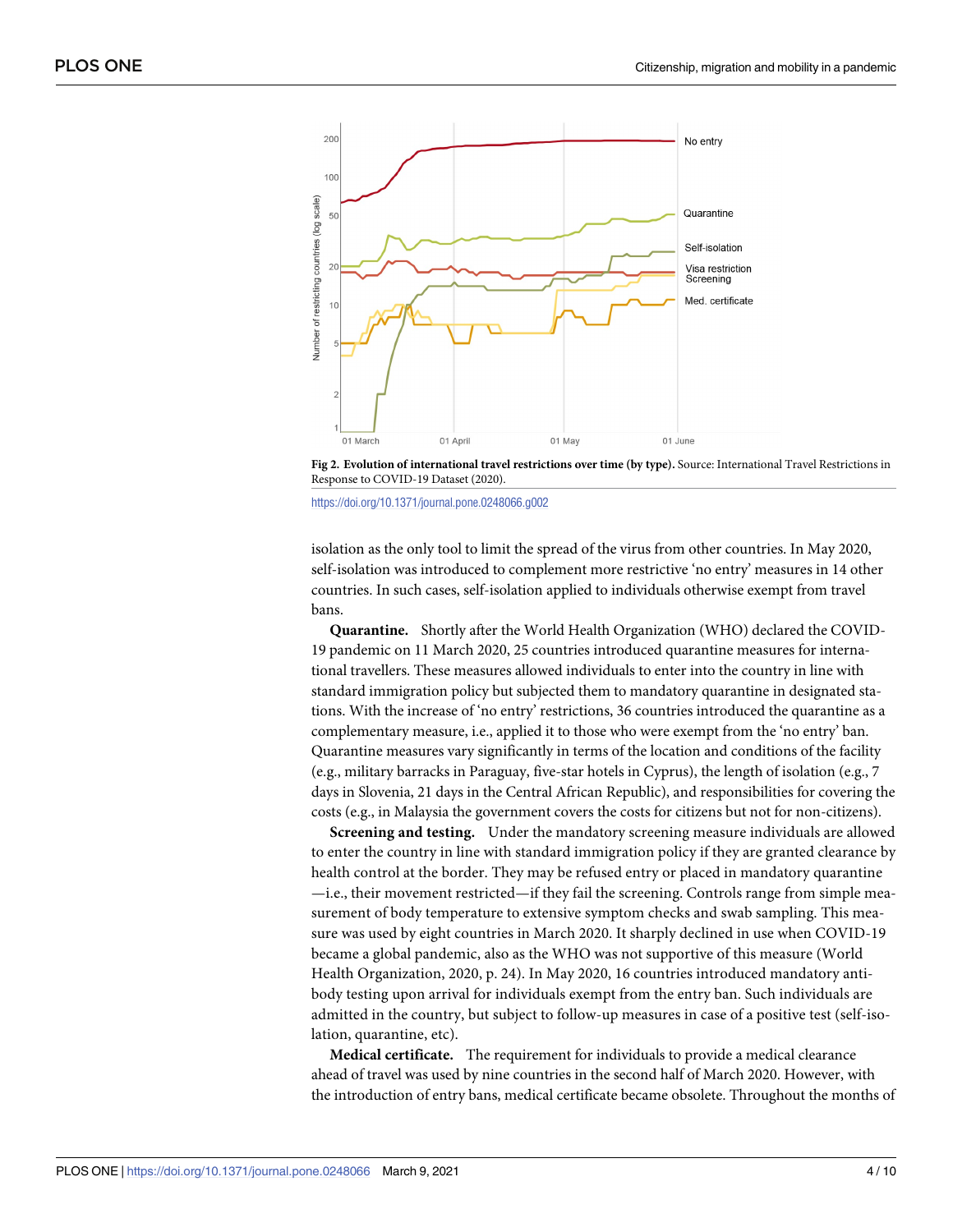<span id="page-4-0"></span>April and May 2020, however, ten countries re-introduced a mandatory prior medical certification for travelers exempt from the entry ban.

**Visa.** Twenty countries, mostly located in Asia and in the Middle East, suspended the issuing of all visas, or imposed pre-departure entry clearance that was not demanded before the outbreak of COVID-19. Eight countries abolished the visa requirement when they introduced the 'no entry' ban; 12 countries retained visa restrictions throughout the months of April and May 2020.

**No entry.** The first blanket prohibition to enter a country was introduced on 24 January 2020 by the Marshall Islands, which issued travel restrictions for all persons travelling via air or sea from the People's Republic of China [[6](#page-8-0)]. No entry measures may apply selectively, to travelers from particular geographical locations, or they can limit all cross-border travel. The number of countries implementing a variation of a 'no entry' measure increased to 61 by 1 March 2020, 157 by 1 April, and 183 by 1 May. Our dataset shows regional diffusion patterns of this measure. In early March, most countries in Asia and in the Middle East introduced a 'no entry' ban. Between 13 March and 23 March 2020, there was a sharp increase in the use of the 'no entry' ban in Europe and the Americas. Travel restrictions, including closure of air and land borders, were put in place in late March 2020 in African countries.

#### **Target**

In this section we discuss some preliminary observations on the evolution of international travel restrictions by target (presence, nationality, residence) between 1 March and 31 May 2020 (Fig 3).

**Presence.** The measure concerns travelers who had been physically present in one of the affected countries in the 14 days preceding the date of travel. These restrictions are, by far, the most widespread. Many governments adjusted their targets as time went by. In early February 2020, presence-related restrictions targeted individuals who had travelled to or transited viral hubs such as Lombardy region in Italy, or Wuhan in China. By mid-March, such travel bans extended to entire countries. In many cases, the list of targeted countries changed over time.





<https://doi.org/10.1371/journal.pone.0248066.g003>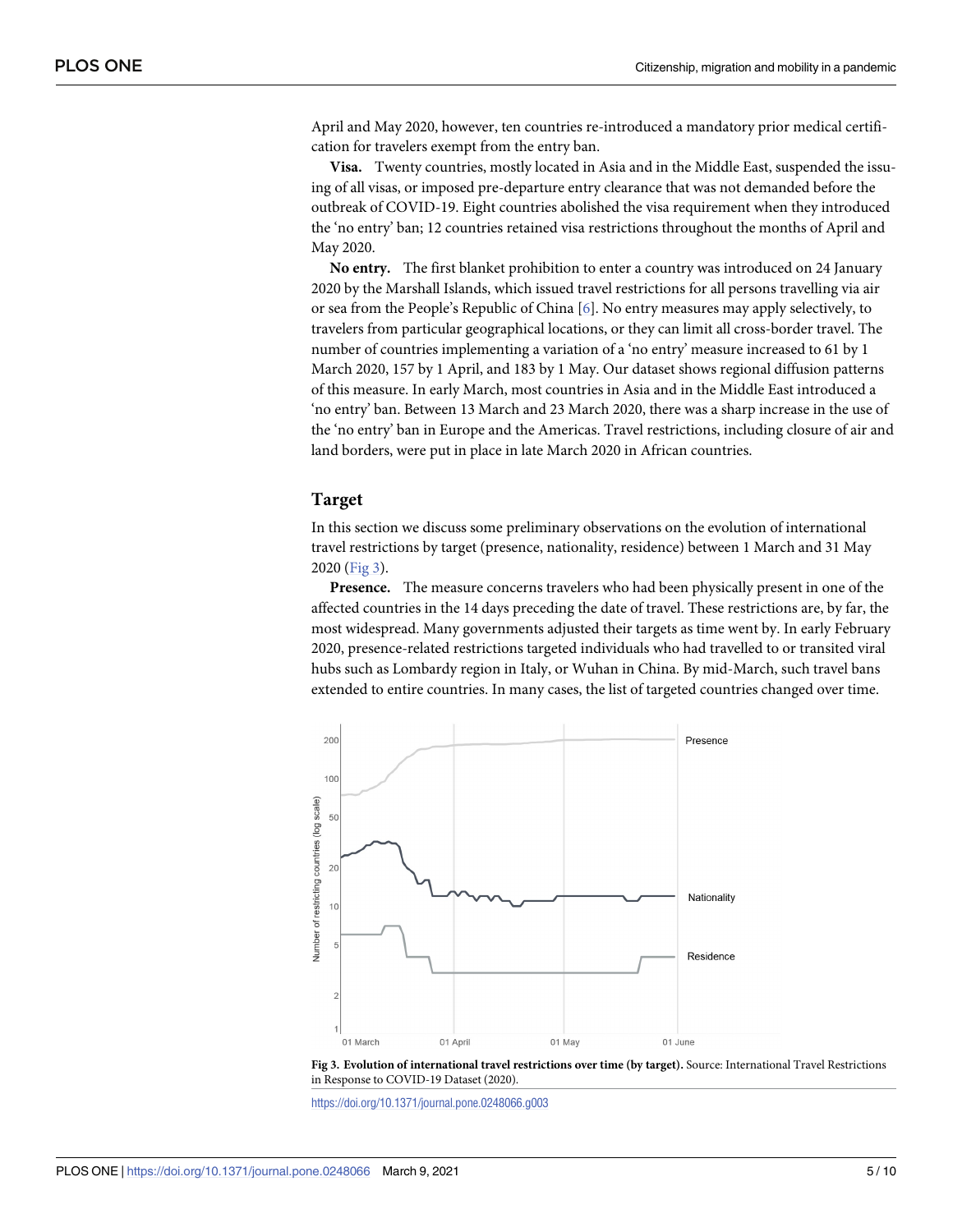<span id="page-5-0"></span>For example, in the initial proclamation of 11 March 2020, the US travel ban applied to individuals coming from Schengen countries [\[7](#page-9-0)]. It was revised on 14 March to include also Ireland and the United Kingdom [[8](#page-9-0)], while Brazil was added to the list in late May [[9\]](#page-9-0).

**Nationality.** In the early phases of the pandemic, twenty countries introduced 'no entry' restrictions based on nationality—a measure that may contravene article 12(4) of the International Covenant on Civil and Political Rights (ICCPR) guaranteeing readmission to nationals and settled residents–, applying to passport-holders of one of the affected countries. These measures also evolved over time. For instance, on 20 February 2020, the Russian government denied entry to Chinese nationals, unless in transit; on 28 February it banned the entry to all Iranian citizens; from 1 March South Korean nationals could only enter Russia via Sheremetyevo International Airport in Moscow; and from 13 March Russia denied entry to Italian citizens. A further example of a nationality ban is the case of Turkey, which denied entry to nationals of 69 countries regardless of their residence or previous stay. Overall, Chinese citizens have been the most frequent target of restrictions based on nationality. At the time of writing, Chinese with a passport issued in Hubei Province are still banned in Japan, South Korea, and Turkey.

**Residence.** Restrictions targeting travelers who legally reside in one of the affected countries was used by six countries in the early stages of the pandemic. Throughout April and May 2020, the governments of Hong Kong, Lithuania, and the Marshall Islands retained restrictions based on residence in China, Italy, Iran, and South Korea.

#### **Exceptions**

Not everyone was affected equally by the travel restriction. Most states made exceptions for certain categories of people, allowing them to continue to cross their borders during the pandemic. In this section we present some preliminary observations on the evolution of these exceptions to international travel restrictions in the period between 1 March 2020 and 31 May 2020 (Fig 4).

**Citizens and residents.** Article 12(4) of the ICCPR forbids arbitrary deprivation of the right to re-enter one's own country. Most countries took a broad interpretation of this article, covering both the country of citizenship, and the country of residency in cases of permanent/ long-term resident status. In fourteen countries, mainly in Asia and South America, only citizens were allowed to return. Some countries would not allow specific categories of residents to return. Indonesia and Japan denied re-admission to individuals without long-term residency

| <b>Nationals</b>                           | 91%        | 93% | 31. March 2020 |
|--------------------------------------------|------------|-----|----------------|
| Residents                                  | 84%        | 86% | 31. May 2020   |
| Transport personnel                        | 39%<br>38% |     |                |
| Official delegations                       | 37%<br>39% |     |                |
| Work or business related travel            | 27%<br>24% |     |                |
| Family of residents / nationals            | 21%<br>24% |     |                |
| Humanitarian / aid workers                 | 20%<br>28% |     |                |
| Nationals / residents of partner countries | 21%<br>18% |     |                |
| Government authorisation                   | 19%<br>15% |     |                |
| Other exceptions (specific)                | 13% 14%    |     |                |
| Military personnel                         | 11% 12%    |     |                |
| Passengers in transit                      | 10% 15%    |     |                |
| Risk-free individuals                      | 8% 8%      |     |                |
| Humanitarian protection                    | 79:6%      |     |                |
| <b>Students</b>                            | 12%        |     |                |
| Children                                   | $1\%$      |     |                |
| Tourists                                   | 0%         |     |                |

**Fig 4. Evolution of the exceptions to international travel restrictions over time.** Source: International Travel Restrictions in Response to COVID-19 Dataset (2020).

<https://doi.org/10.1371/journal.pone.0248066.g004>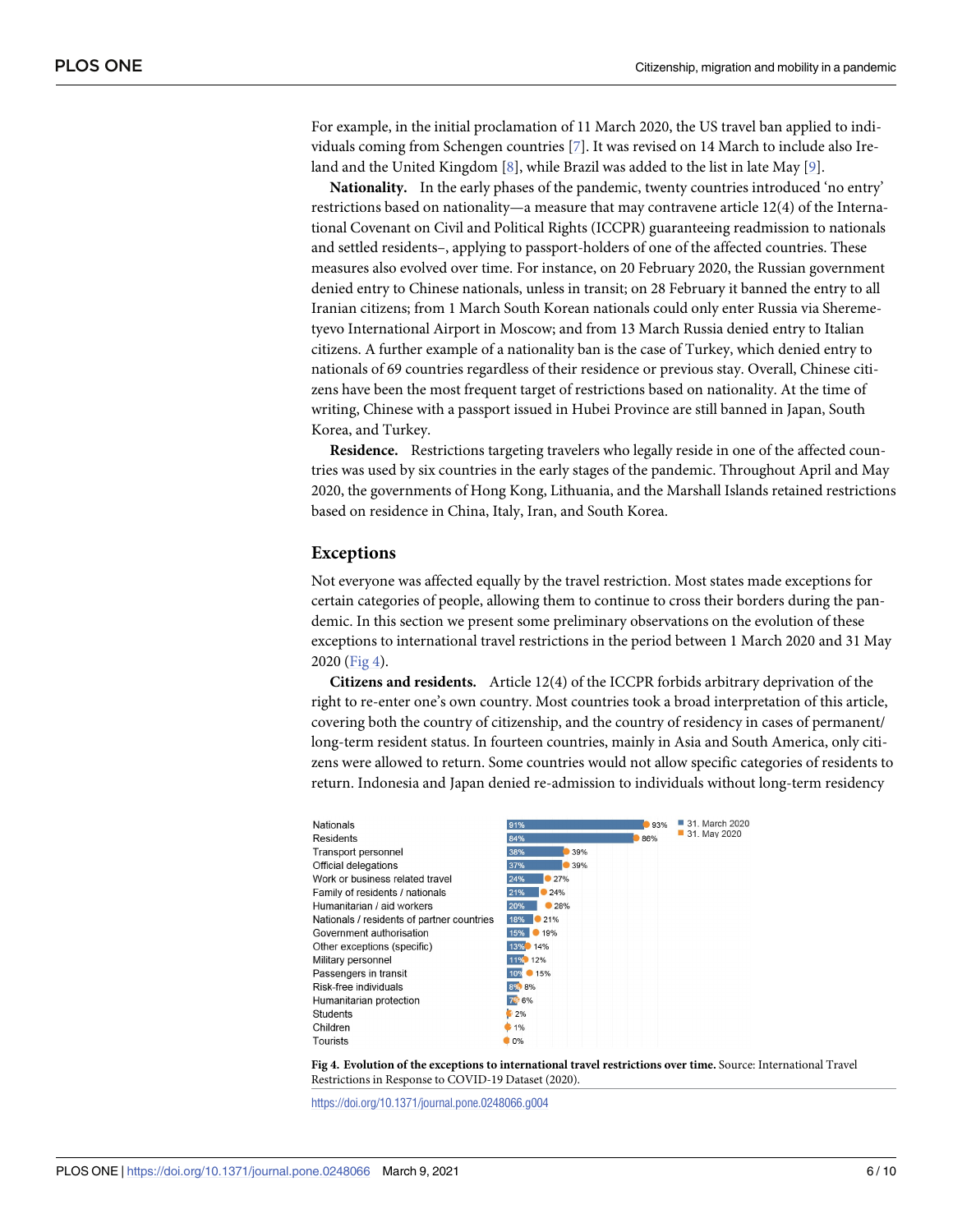<span id="page-6-0"></span>status, Mongolia would not guarantee re-entry to residents without personal ties with nationals, and Curacao to those without specific government authorization. While these and other decisions are highly idiosyncratic, depending on the type of residency permits available in different countries, we still capture them. In particular, while we subsume all residency-related restrictions in the same category, we provide more detailed information on the exact nature of each restriction in the interactive visualization available online.

By contrast, in some cases both citizens and residents were denied entry into the country. The Maltese government set a deadline on 12 April 2020 for Maltese nationals and residents to return [\[10\]](#page-9-0), while China put a travel restriction on all foreign nationals, including those who have a valid residency permit, starting from 3 April 2020 [[11](#page-9-0)].

**Family members.** A total of 21 governments allowed family members of nationals and settled residents to return to the country. In May, the governments of Denmark, Germany, and France inserted new provisions to allow nonmarried couples to cross the borders, as long as they could provide proof of "a stable relationship".

**Transport personnel.** In 39 countries goods transporters and commuters were exempt from travel bans. In the EU, they needed to show documentary proof of their right to cross the border.

**Other categories.** Other exceptions include official delegations (54 exceptions), health care professionals and humanitarian workers (37 exceptions), international students (23 exceptions), individuals with a government authorization (21 exceptions), individuals with a temporary residence status (21 exceptions), and passengers in transit (20 exceptions). By contrast, asylum seekers (11 exceptions) and tourists (3 exceptions) were rarely allowed to cross international borders during the early phases of the pandemic.

In the Schengen Area, nationals of and residents in one of the 26 Schengen countries were frequently exempt from 'no entry' travel restrictions. Between early April and 1 July 2020, nationals of and residents in the Schengen area could transit through other countries to return to their country of nationality/residence.

Some countries allowed specific categories of workers (e.g., oil rig workers in Timor Leste), organized dedicated travel corridors (e.g., fruit pickers in the United Kingdom), or introduced exceptions to the closure of the borders (e.g., the border between Switzerland and Italy remained open to trans-border workers). In May 2020, only 12 countries granted an explicit exception for all individuals with a work authorization to cross the national border.

# **Dataset 2: Policy convergence on closures and restrictions on internal mobility in Europe**

In the EU, we observe an impressive policy convergence towards restrictive measures limiting human movement across the borders in the early stages of the pandemic. In particular, almost all EU countries closed the borders to non-essential travel in the second half of March 2020. However, severe restrictions to cross-border mobility were not automatically accompanied by restrictions to domestic mobility, such as lockdowns, curfews, etc. Some countries closed their borders but maintained internal mobility (e.g. Hungary, Estonia, Lithuania), while others shut down internal mobility without initially closing national borders (e.g. France, Italy, Spain).

By the end of April 2020, all 27 European countries covered in the dataset had introduced some limitations to internal mobility, although their restrictiveness varied significantly: curfew in eight states; closure of businesses and schools in eleven states; closure of schools only in eight states. Ireland and the United Kingdom stood out as the only countries that had not introduced restrictions to international mobility. Arguably, this was not necessary, since the volume of international travelling had naturally decreased by then.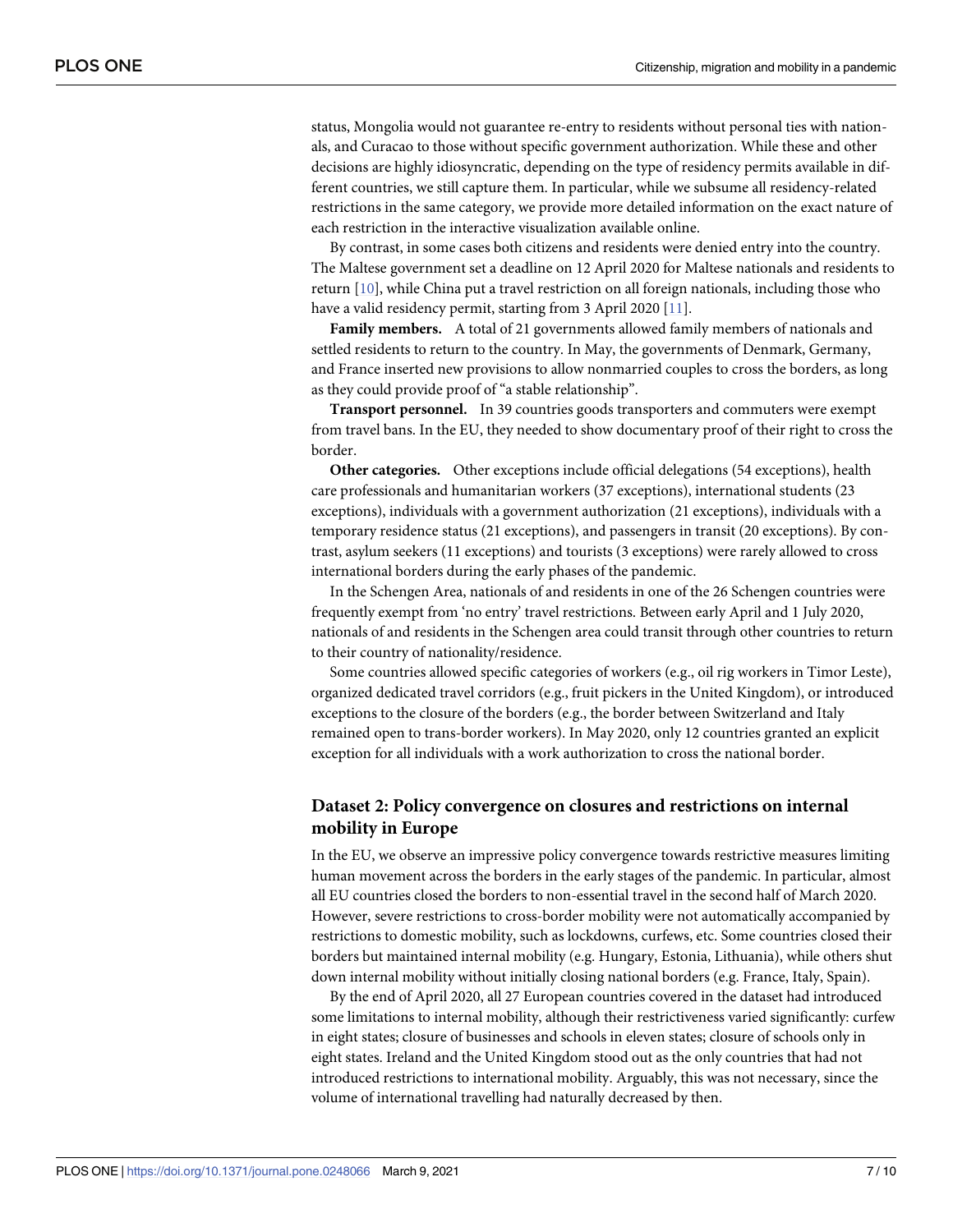<span id="page-7-0"></span>Except for Switzerland, all other countries in the dataset took nation-wide decisions in the early phases of the pandemic. Only in early May 2020 did the governments of Germany and Italy adopt territorial-specific measures (e.g. additional restrictions to movement inside/outside the *regioni* and the *Länder*).

Finally, while in mid-May 2020 all 27 countries in the dataset started easing the restrictions to internal mobility, the borders remained mostly closed until the end of the month.

#### **Data limitations**

CMMP has three limitations. Our first data cluster only records the date when border controls entered into force, and not the date when the measures were enacted. Dates of enactment and enforcement of measures may concur but adopted restrictions did not always have immediate effect. Given that CMMP focuses on restrictions on human movement, only the date when measures entered into force was captured. Diversity of legislative mechanisms (e.g., bill, executive decision, discretionary powers of presidency) also hampers a systematic capturing of enactment dates.

The second limitation of the dataset is that it documents legislative provisions, and not aspects related to their implementation. While Ireland, Mexico and the United Kingdom never technically ordered the closure of their borders, the extreme measures put in place at airports to stop the spread of the virus and travel restrictions ordered by their neighbors effectively cut them off most international travel.

Finally, CMMP does not register information on all restrictions on human movement. Specifically, it does not cover measures related to leaving one's country. Starting from 31 March 2020, for example, nationals of Qatar were not allowed to leave the country. In Singapore, the government also imposed stronger measures to discourage citizens from leaving—from 27 March 2020, those who traveled overseas and subsequently returned with COVID-19 would be charged non-subsidised rates for health treatment. These measures are relatively rare, but they are nonetheless important for a better understanding of how international movement was restricted during the COVID-19 pandemic.

## **CMMP and future avenues of research**

Restrictions to human movement both across and inside national borders can be conceived of as a global 'regime of mobility'  $[12]$  $[12]$  $[12]$ , whereby states have the power and capacity to end international and internal mobility within days. The pervasive worldwide confinement reflects one of the core features of the modern state—its power to regulate human mobility [\[13\]](#page-9-0). CMMP shows that governments can introduce a broad range of measures to restrict human movement within and across their borders when necessary, but the nature and scope of these restrictions varies substantially. The spread of medical documentation and other requirements as conditions for border entry, for example, means that in many countries standard travel documents are no longer sufficient to cross national borders. At the same time, by capturing the wide range of exceptions granted by governments, CMMP also demonstrates that states are still dependent on human movement and therefore need to combine different tools to ensure the basic mobility.

The database can be used to address several key questions cutting across several disciplines. Most generally, CMMP provides groundwork for the evaluation of the impact of restrictions on various factors contributing to the transmission of the virus or its socioeconomic implications. More specifically, political and social scientists may use CMMP data to understand, explain, and compare the drivers of governments' choices. For mobility scholars, CMMP could be correlated to mobility patterns, testing the effect of stricter restrictions on actual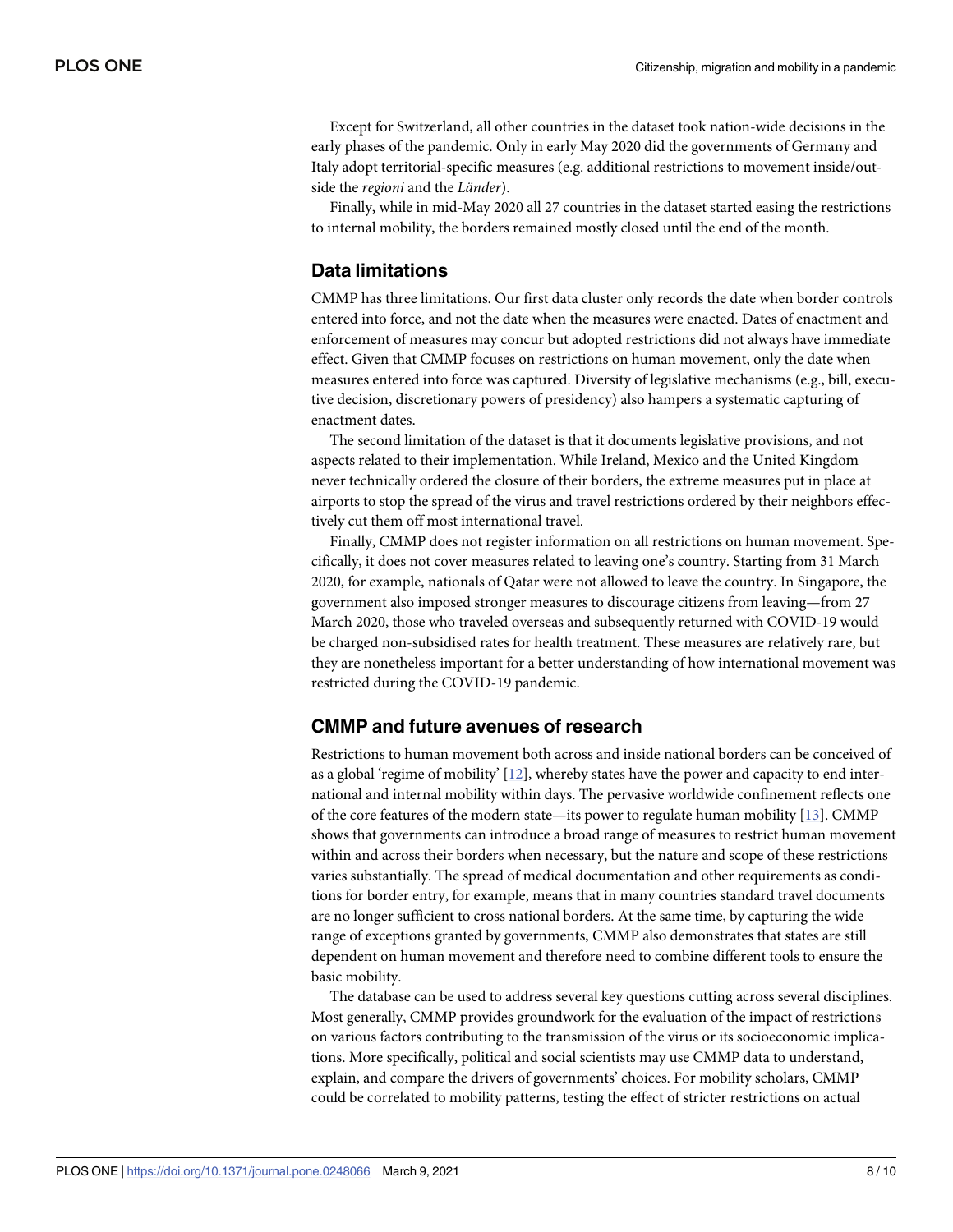<span id="page-8-0"></span>mobility. CMMP can also be a suitable tool for inter-country learning, policy diffusion, and mimicry across borders. It can show significant patterns of policy convergence and divergence. Additional attention could be devoted to study whether restrictions are discriminatory and, if so, against whom. Finally, information in the dataset can be analyzed from an epidemiological perspective to understand whether restrictions of human movement are effective in curbing the contagion. CMMP is well suited for this operation, since it allows for fine-grained testing as of the date of entry into force of a variety of measures, their targets, and the nature of restrictions, including exceptions.

## **Supporting information**

**S1 [Codebook.](http://www.plosone.org/article/fetchSingleRepresentation.action?uri=info:doi/10.1371/journal.pone.0248066.s001) International travel restrictions in response to the COVID-19 outbreak.** (DOCX)

**S2 [Codebook.](http://www.plosone.org/article/fetchSingleRepresentation.action?uri=info:doi/10.1371/journal.pone.0248066.s002) Mobility and border control in response to the COVID-19 outbreak.** (DOCX)

**S1 [Validity](http://www.plosone.org/article/fetchSingleRepresentation.action?uri=info:doi/10.1371/journal.pone.0248066.s003) test. International travel restrictions in response to the COVID-19 outbreak.** (XLSX)

# **Author Contributions**

**Conceptualization:** Lorenzo Piccoli, Jelena Dzankic.

**Data curation:** Lorenzo Piccoli, Jelena Dzankic, Didier Ruedin.

**Formal analysis:** Lorenzo Piccoli, Jelena Dzankic, Didier Ruedin.

**Investigation:** Lorenzo Piccoli, Jelena Dzankic.

**Methodology:** Lorenzo Piccoli, Jelena Dzankic.

**Software:** Didier Ruedin.

**Validation:** Lorenzo Piccoli, Jelena Dzankic.

**Writing – original draft:** Lorenzo Piccoli, Jelena Dzankic.

**Writing – review & editing:** Lorenzo Piccoli, Jelena Dzankic, Didier Ruedin.

#### **References**

- **[1](#page-1-0).** Hale T, Webster S, Petherick A, Phillips T, Kira B. Oxford COVID-19 Government Response Tracker. Blavatnik Sch Gov. 2020;
- 2. Cheng C, Barcelo<sup>*I*</sup>, Hartnett AS, Kubinec R, Messerschmidt L. COVID-19 Government Response Event Dataset (CoronaNet v.1.0). Nat Hum Behav. 2020; 4(7):756–68. [https://doi.org/10.1038/s41562-](https://doi.org/10.1038/s41562-020-0909-7) [020-0909-7](https://doi.org/10.1038/s41562-020-0909-7) PMID: [32576982](http://www.ncbi.nlm.nih.gov/pubmed/32576982)
- **[3](#page-1-0).** Porcher S. Response2covid19, a dataset of governments' responses to COVID-19 all around the world. Sci Data [Internet]. 2020; 7(1):1–9. Available from: <http://dx.doi.org/10.1038/s41597-020-00757-y>
- **[4](#page-1-0).** Piccoli L, Dzankic J, Perret A, Ruedin D, Jacob-Owens T. International Travel Restrictions in Response to the COVID-19 Outbreak [Internet]. EUI Research Data: Robert Schuman Centre for Advanced Studies and nccr—on the move; 2020 [cited 2020 Dec 12]. <https://cadmus.eui.eu//handle/1814/68359>
- **[5](#page-2-0).** Piccoli L, Pont A, Mittmasser C, Rausis F, Pedersen O, Ader L, et al. Mobility and Border Control in Response to the COVID-19 Outbreak [Internet]. EUI Research Data: Robert Schuman Centre for Advanced Studies and nccr—on the move; 2020 [cited 2020 Dec 12]. [https://cadmus.eui.eu//handle/](https://cadmus.eui.eu//handle/1814/68358) [1814/68358](https://cadmus.eui.eu//handle/1814/68358)
- **[6](#page-4-0).** Republic of the Marshall Islands. Office of the Secretary Ministry of Health and Human Services. 2019 Novel Coronavirus. Health Travel Advisory and Restrictions. 2020 [cited 2020 May 27]; [https://mh.](https://mh.usembassy.gov/wp-content/uploads/sites/83/2019-nCoV-Travel-Advisory.pdf) [usembassy.gov/wp-content/uploads/sites/83/2019-nCoV-Travel-Advisory.pdf](https://mh.usembassy.gov/wp-content/uploads/sites/83/2019-nCoV-Travel-Advisory.pdf)